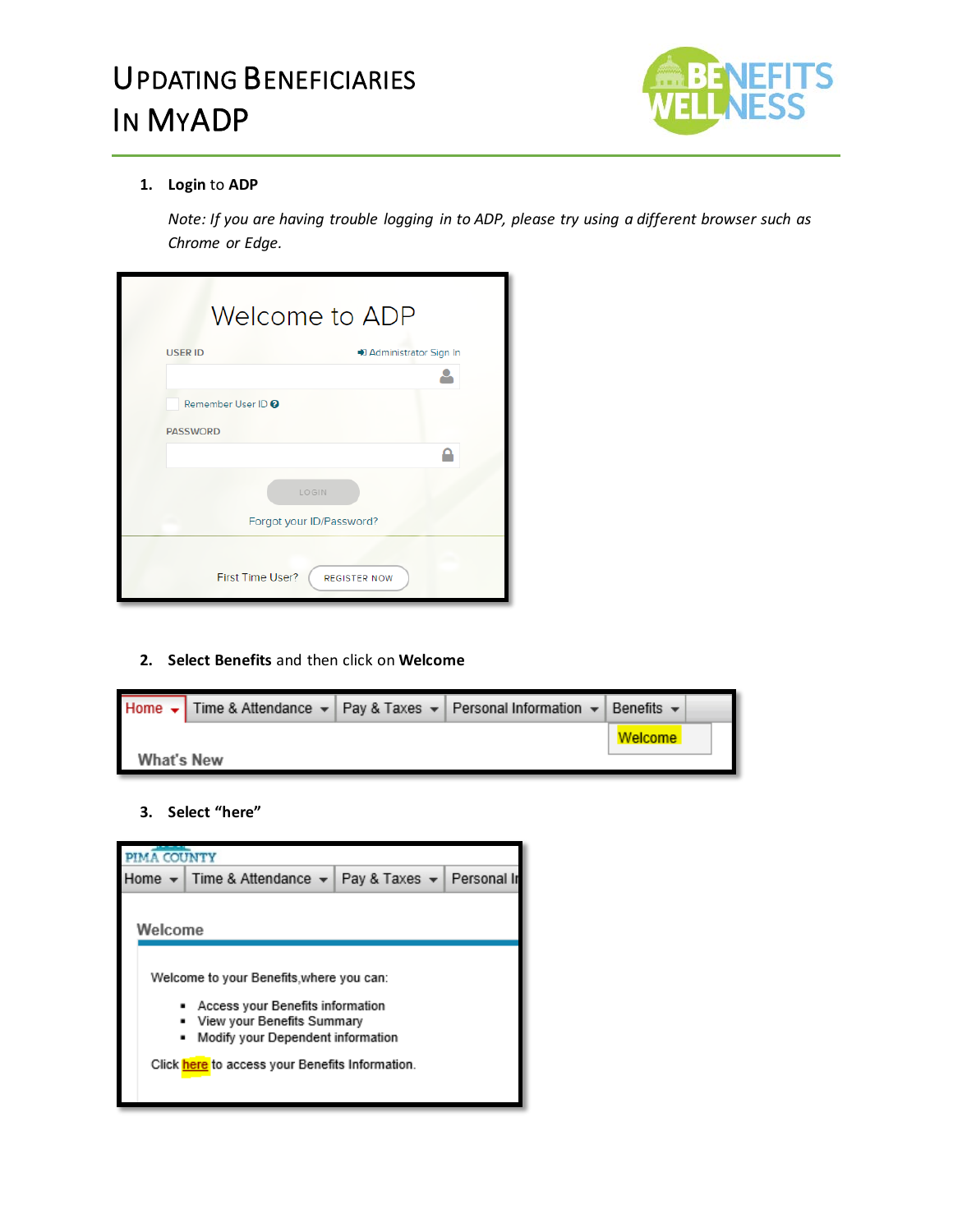

**4. Select Manage** under the Manage Information window



**5. Select Beneficiaries**

| – Personal, Medicare, Dependents, Beneficiaries |                   |                                                                                                       |  |  |  |
|-------------------------------------------------|-------------------|-------------------------------------------------------------------------------------------------------|--|--|--|
|                                                 |                   |                                                                                                       |  |  |  |
|                                                 | <b>Dependents</b> | <b>Beneficiaries</b>                                                                                  |  |  |  |
|                                                 |                   | elete or change your dependent coverage. If it is open enrollment, you can make the same changes with |  |  |  |
|                                                 |                   |                                                                                                       |  |  |  |

### **Adding a Beneficiary**

**6. Select Add New Beneficiary**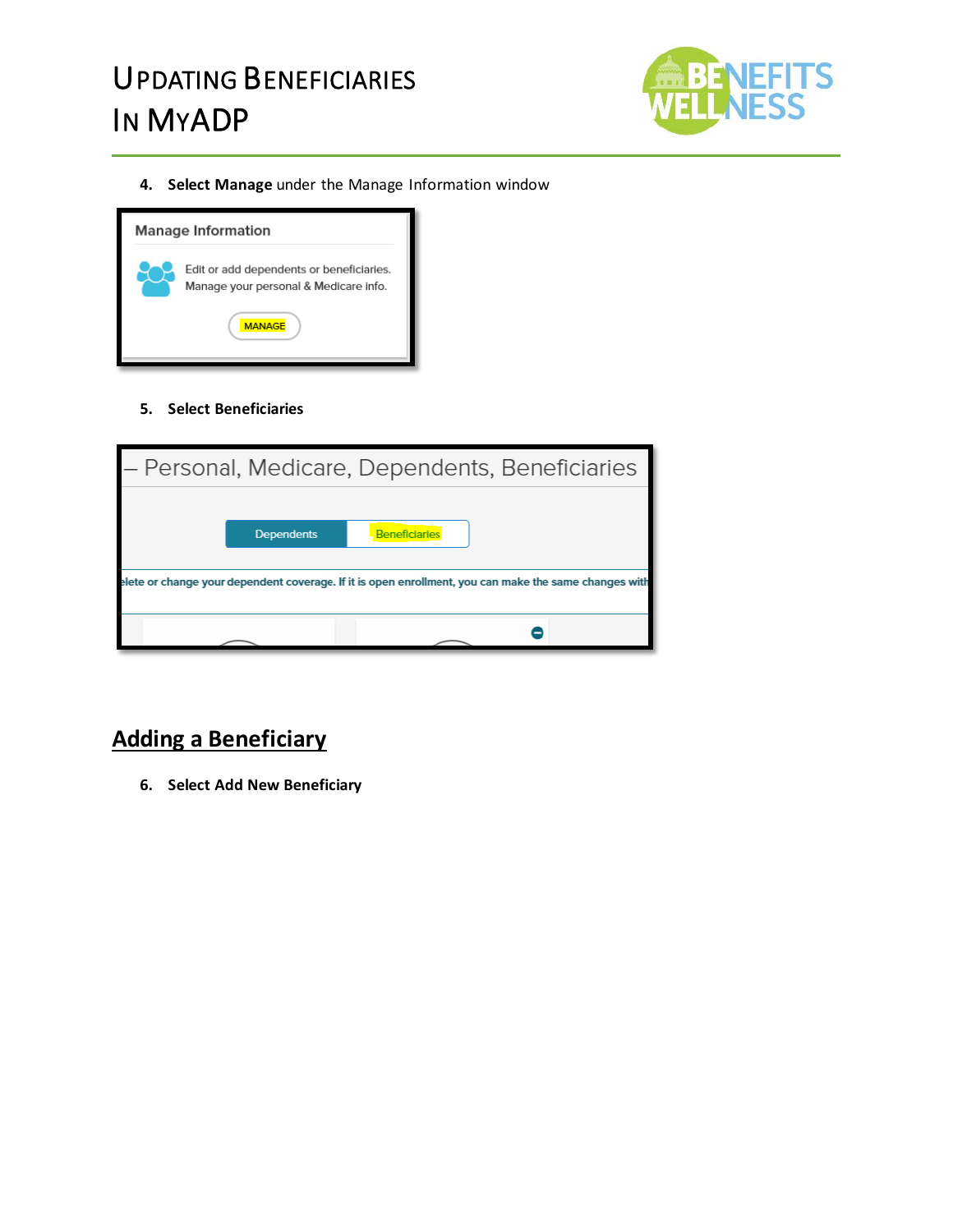

| O<br><b>ADD NEW BENEFICIARY</b> | Child                                                     |  |  |
|---------------------------------|-----------------------------------------------------------|--|--|
|                                 | ALLOCATED TO:                                             |  |  |
|                                 | ED BASIC EMPLOYEE 100%<br>LIFE & AD&D<br><b>INSURANCE</b> |  |  |
|                                 | SUPPLEMENTAL LIFE 100%<br><b>INSURANCE</b>                |  |  |
|                                 | <b>PRIMARY SECONDARY</b>                                  |  |  |
|                                 | VIEW/EDIT                                                 |  |  |

**7. Select Person or Organization or Trust and press Next**

| <b>Add New</b><br>Person<br><b>Organization or Trust</b> | Child                                                            |  |  |
|----------------------------------------------------------|------------------------------------------------------------------|--|--|
| <b>NEXT</b>                                              | ALLOCATED TO:<br><b>ET BASIC EMPLOYEE</b><br>100%<br>LIFE & AD&D |  |  |
| <b>X</b> CANCEL                                          | <b>INSURANCE</b><br>100%<br>SUPPLEMENTAL LIFE                    |  |  |
|                                                          | <b>INSURANCE</b><br>PRIMARY SECONDARY                            |  |  |

**8. Enter as much identifying information as possible and press Save**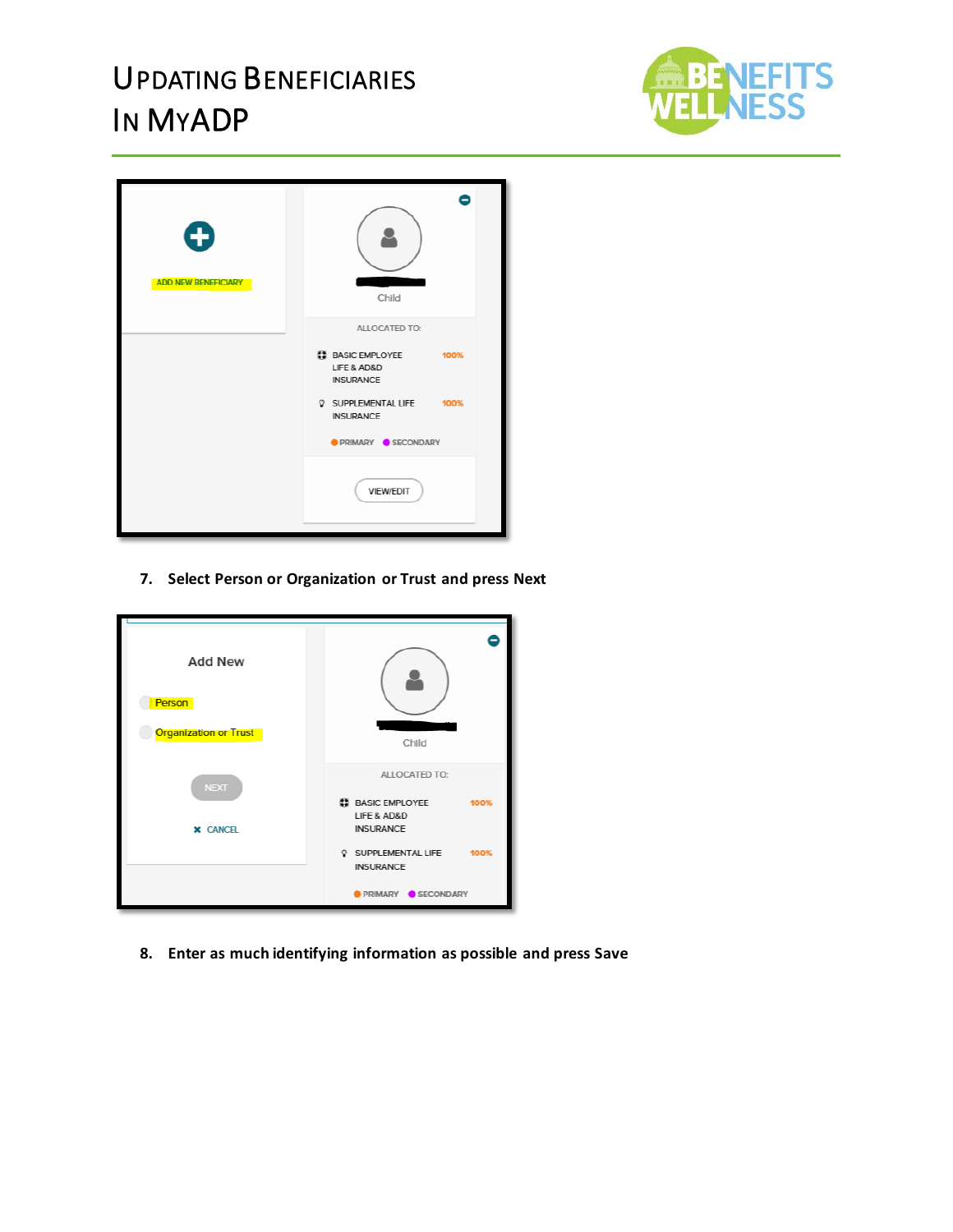

| Name             | FIRST NAME*            |                     |                |
|------------------|------------------------|---------------------|----------------|
|                  | Jimmy                  |                     |                |
|                  | MIDDLE NAME            |                     |                |
|                  |                        |                     |                |
|                  | LAST NAME <sup>*</sup> |                     |                |
|                  | Tester                 |                     |                |
|                  |                        |                     |                |
| Address          | <b>COUNTRY</b>         |                     |                |
|                  | Select                 | $\checkmark$        |                |
|                  | STREET 1               |                     |                |
|                  |                        |                     |                |
|                  | STREET 2               |                     |                |
|                  |                        |                     |                |
|                  | <b>CITY</b>            |                     | STATE/PROVINCE |
|                  |                        |                     |                |
|                  | ZIP/POSTAL CODE        |                     |                |
|                  |                        |                     |                |
| Phone            |                        |                     |                |
|                  |                        |                     |                |
| Email            |                        |                     |                |
|                  |                        |                     |                |
|                  |                        |                     |                |
| Relationship*    | Select                 | $\checkmark$        |                |
|                  |                        |                     |                |
| Date Of Birth *  | MM/DD/YYYY             | 鯩                   |                |
|                  |                        |                     |                |
| Social Security# |                        | <b><i>DHide</i></b> |                |
|                  |                        |                     |                |

#### **9. Select Yes, Assign Allocations**



**10. Select the allocations for each benefit and select Next**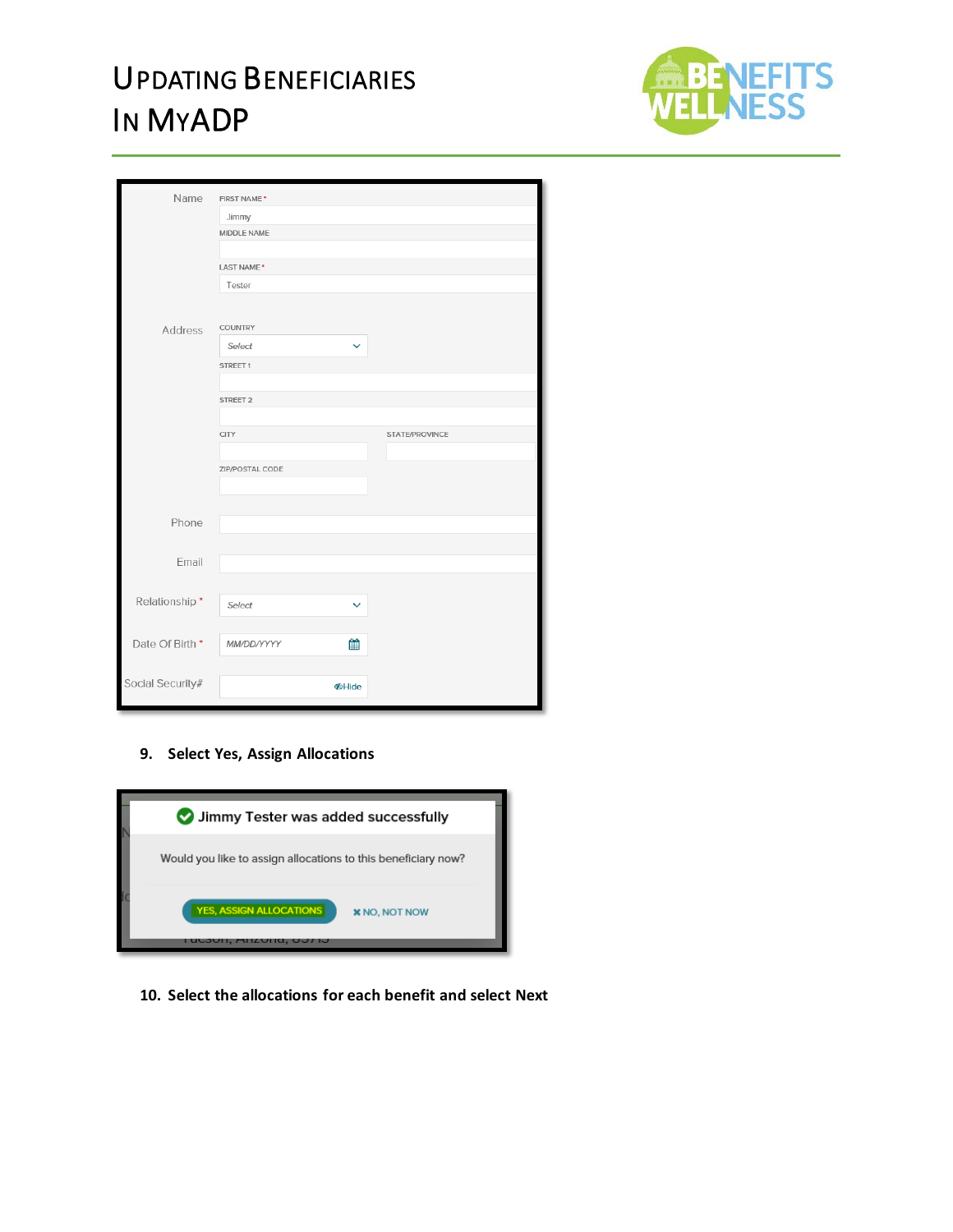

| Assign Allocations to Jimmy Tester                                               |                |                                           |                             |  |  |
|----------------------------------------------------------------------------------|----------------|-------------------------------------------|-----------------------------|--|--|
| <b>VOLUNTARY</b><br><b>AD&amp;D</b><br><b>INSURANCE</b>                          |                | Œ<br>BASIC EMPLOYEE LIFE & AD&D INSURANCE | SUPPLEMENTAL LIFE INSURANCE |  |  |
| <b>Voluntary AD&amp;D Insurance</b>                                              |                |                                           |                             |  |  |
| Please assign allocations to the newly added beneficiary<br><b>BENEFICIARIES</b> | <b>PRIMARY</b> | <b>SECONDARY</b>                          |                             |  |  |
| Child                                                                            | 50%            | 0 <sup>8</sup>                            |                             |  |  |
| <b>Jimmy Tester</b><br>Brother                                                   |                | 0 <sup>95</sup>                           |                             |  |  |
| <b>TOTAL</b>                                                                     | 100%           | 0%                                        |                             |  |  |
|                                                                                  |                |                                           |                             |  |  |
|                                                                                  |                |                                           |                             |  |  |
|                                                                                  |                | NEXT <sub>&gt;</sub>                      |                             |  |  |

**11. When all allocations have been made, press Save**

| Assign Allocations to Jimmy Tester                                                      |                  |                                      |  |                                                 |  |
|-----------------------------------------------------------------------------------------|------------------|--------------------------------------|--|-------------------------------------------------|--|
| VOLUNTARY AD&D INSURANCE                                                                |                  | BASIC EMPLOYEE LIFE & AD&D INSURANCE |  | <b>SUPPLEMENTAL</b><br>LIFE<br><b>INSURANCE</b> |  |
| Supplemental Life Insurance<br>Please assign allocations to the newly added beneficiary |                  |                                      |  |                                                 |  |
| <b>BENEFICIARIES</b>                                                                    | <b>PRIMARY</b>   | <b>SECONDARY</b>                     |  |                                                 |  |
| Child                                                                                   | 0 <sup>5</sup>   | 100 <sub>%</sub>                     |  |                                                 |  |
| <b>Jimmy Tester</b><br>Brother                                                          | 100 <sub>%</sub> | 0 <sub>35</sub>                      |  |                                                 |  |
| TOTAL                                                                                   | 100%             | 100%                                 |  |                                                 |  |
|                                                                                         |                  |                                      |  |                                                 |  |
|                                                                                         |                  |                                      |  |                                                 |  |
| <b>SAVE</b><br>₹ BACK                                                                   |                  |                                      |  |                                                 |  |
|                                                                                         |                  |                                      |  |                                                 |  |

**12. To continue adding beneficiaries, select Manage Dependents and Beneficiaries**

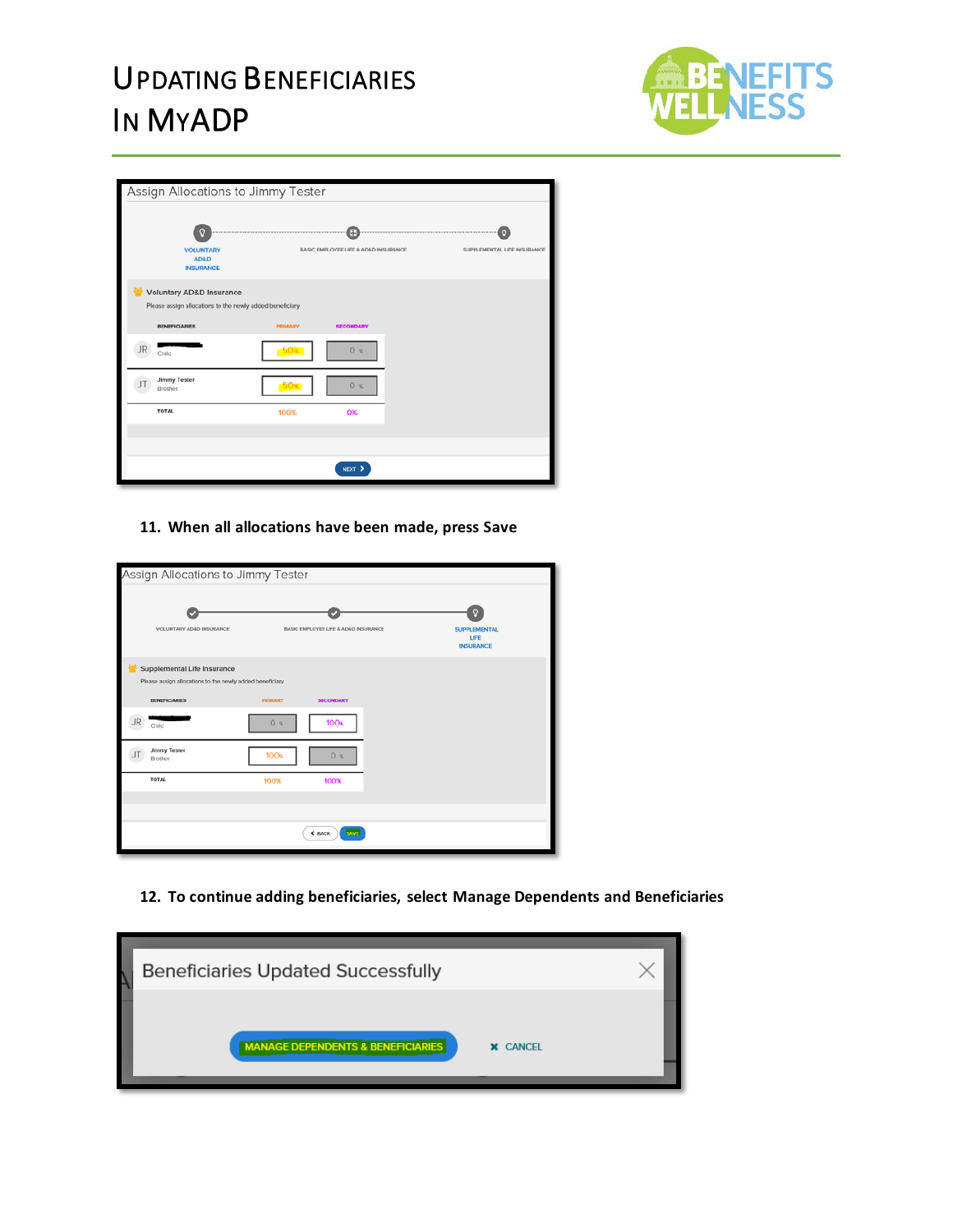

### **Deleting a Beneficiary**

**13. Select the minus sign next to the beneficiary you are removing**



**14. Select Reassign Allocations**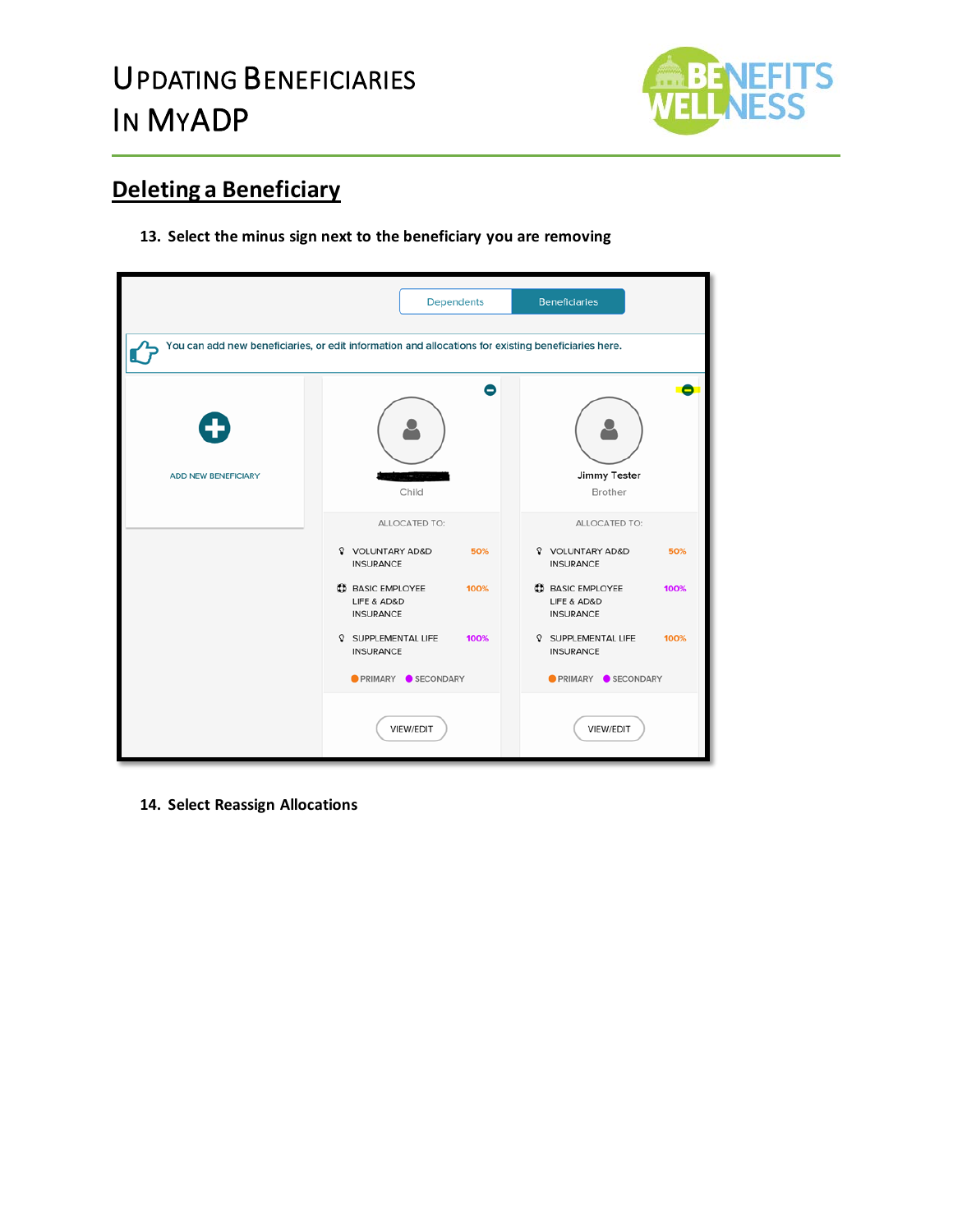

|                                 |                                                                                                     | Dependents | <b>Beneficiaries</b>                                                                       |  |  |  |  |
|---------------------------------|-----------------------------------------------------------------------------------------------------|------------|--------------------------------------------------------------------------------------------|--|--|--|--|
|                                 | You can add new beneficiaries, or edit information and allocations for existing beneficiaries here. |            |                                                                                            |  |  |  |  |
| ◆<br><b>ADD NEW BENEFICIARY</b> | Child                                                                                               | Θ          | Allocate benefit percentages<br>of Jimmy to different<br>beneficiaries before<br>deleting? |  |  |  |  |
|                                 | ALLOCATED TO:<br>VOLUNTARY AD&D<br><b>INSURANCE</b>                                                 | 50%        | <b>E' REASSIGN ALLOCATIONS</b>                                                             |  |  |  |  |
|                                 | <b># BASIC EMPLOYEE</b><br>LIFE & AD&D<br><b>INSURANCE</b>                                          | 100%       | <b>X</b> CANCEL                                                                            |  |  |  |  |
|                                 | SUPPLEMENTAL LIFE<br>Q<br><b>INSURANCE</b>                                                          | 100%       |                                                                                            |  |  |  |  |
|                                 | <b>OPRIMARY OSECONDARY</b>                                                                          |            |                                                                                            |  |  |  |  |
|                                 | VIEW/EDIT                                                                                           |            |                                                                                            |  |  |  |  |

**15. Update the allocation for the remaining beneficiaries and press Next**

| Delete Jimmy Tester                                                                                    |                                              |                                                                                        |                                                                                                                                                    |
|--------------------------------------------------------------------------------------------------------|----------------------------------------------|----------------------------------------------------------------------------------------|----------------------------------------------------------------------------------------------------------------------------------------------------|
| <b>VOLUNTARY AD&amp;D INSURANCE</b>                                                                    |                                              | O<br><b>BASIC</b><br><b>EMPLOYEE</b><br><b>LIFE &amp; AD&amp;D</b><br><b>INSURANCE</b> | $\Omega$<br>SUPPLEMENTAL LIFE INSURANCE                                                                                                            |
| Reassign Beneficiaries for Basic Employee Life & AD&D Insurance<br>allocations to another beneficiary. |                                              |                                                                                        | You are deleting Jimmy Tester from your list of beneficiaries, so we already dropped those allocations for your convenience. Please reassign those |
| <b>BENEFICIARIES</b>                                                                                   | <b>PRIMARY</b>                               | <b>SECONDARY</b>                                                                       |                                                                                                                                                    |
| Child                                                                                                  | <b>100%</b>                                  | 0 <sub>%</sub>                                                                         |                                                                                                                                                    |
| Jimmy Tester<br>JΤ<br>Brother                                                                          | $\theta$ %                                   | 100 <sub>%</sub>                                                                       |                                                                                                                                                    |
| <b>TOTAL</b>                                                                                           | 100%                                         | 0%                                                                                     |                                                                                                                                                    |
| <b>O</b> ADD PERSON                                                                                    | <b>O</b> ADD ORGANIZATION OR<br><b>TRUST</b> |                                                                                        |                                                                                                                                                    |
|                                                                                                        |                                              | ← BACK<br>NEXT >                                                                       |                                                                                                                                                    |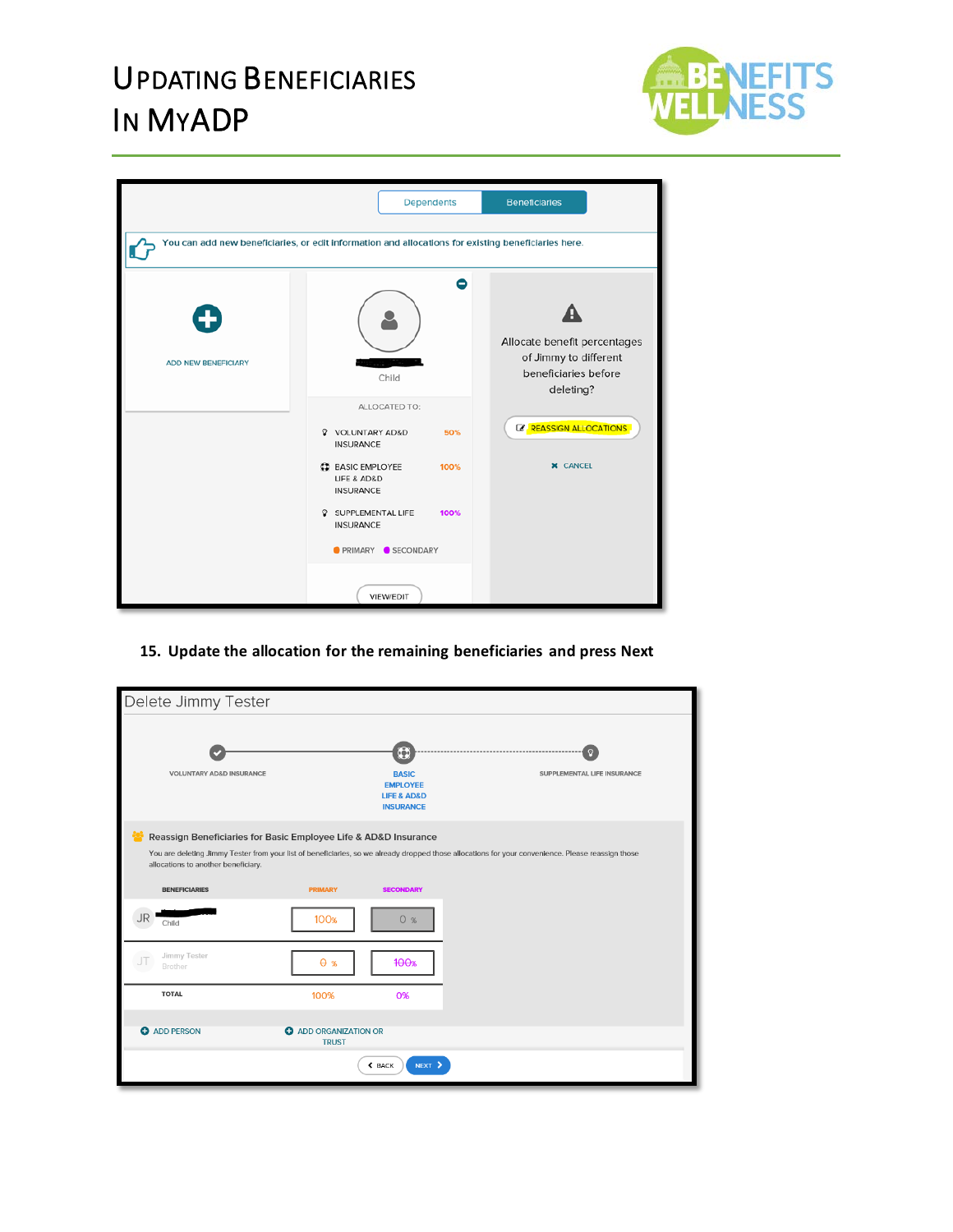

#### **16. Select Delete once all allocations are updated**

| Delete Jimmy Tester                                                                                                                                                                                         |                                              |                                                     |                                                      |
|-------------------------------------------------------------------------------------------------------------------------------------------------------------------------------------------------------------|----------------------------------------------|-----------------------------------------------------|------------------------------------------------------|
| <b>VOLUNTARY AD&amp;D INSURANCE</b>                                                                                                                                                                         |                                              | <b>BASIC EMPLOYEE LIFE &amp; AD&amp;D INSURANCE</b> | Ω<br><b>SUPPLEMENTAL</b><br>LIFE<br><b>INSURANCE</b> |
| Reassign Beneficiaries for Supplemental Life Insurance<br>You are deleting Jimmy Tester from your list of beneficiaries, so we already dropped those allocations for your convenience. Please reassign tho: |                                              |                                                     |                                                      |
| allocations to another beneficiary.<br><b>BENEFICIARIES</b>                                                                                                                                                 | <b>PRIMARY</b>                               | <b>SECONDARY</b>                                    |                                                      |
| Child                                                                                                                                                                                                       | <b>100%</b>                                  | 0 <sup>%</sup>                                      |                                                      |
| Jimmy Tester<br>Brother                                                                                                                                                                                     | 100%                                         | $\theta$ %                                          |                                                      |
| <b>TOTAL</b>                                                                                                                                                                                                | 100%                                         | 0%                                                  |                                                      |
| <b>O</b> ADD PERSON                                                                                                                                                                                         | <b>O</b> ADD ORGANIZATION OR<br><b>TRUST</b> |                                                     |                                                      |
|                                                                                                                                                                                                             |                                              | <b>n</b> DELETE<br>$\xi$ BACK                       |                                                      |

#### **17. Select Yes, Delete**



**18. The beneficiary has been deleted!**